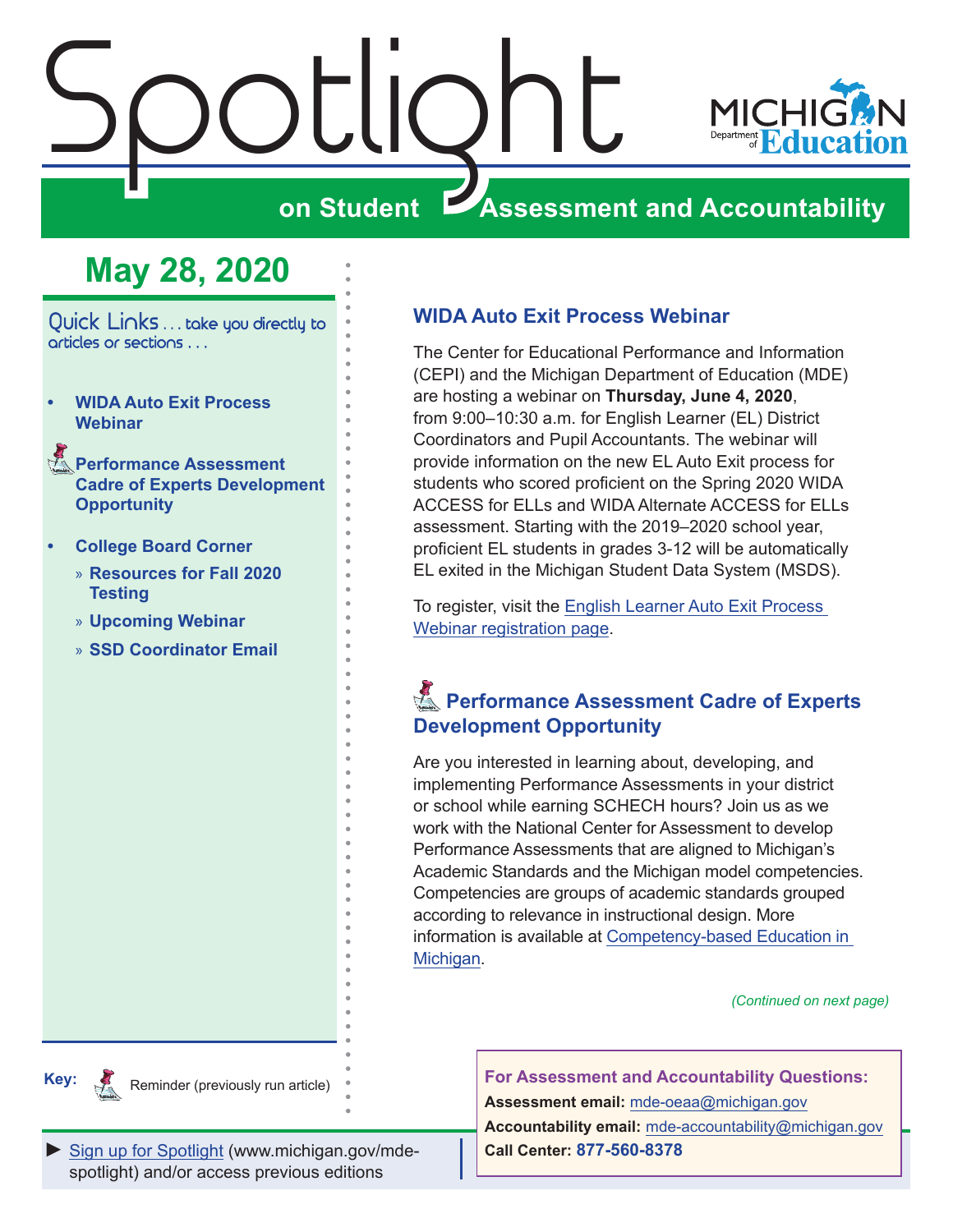# **ONE** on Student Assessment and Accountability potlic

#### **Qualifications:**

- Educators in each grade span: K-2, 3-5, 6-8, and 9-12
- Experience with Michigan Academic Standards
- Experience with, understanding of, or interest in working with Competency-based Education (CBE) systems

#### **You will have opportunities to:**

- learn about the state model competencies
- engage in a process for developing performance assessments and rubrics
- collaborate with peers from other districts
- practice using a rubric and calibrating the scoring of performance assessments
- take part in a research agenda focused on measuring competencies through performance assessments

#### **Participants are expected to:**

• attend all scheduled meetings: four (4) twoand-a-half (2.5) day sessions beginning in October 2020 (final dates will be published in the Spotlight).

- collaborate with grade-span teachers in the development of a performance assessment and corresponding rubric aligned to the state model competencies, given guidance and resources
- administer and collect student responses for one performance assessment
- collaborate with grade-span teachers in the scoring of student work resulting from implementation of the performance assessment
- be willing to be observed during implementation of performance assessment with a selected group of students
- be willing to engage in interviews relative to the impact of a performance assessment on curriculum, instruction, and student learning
- be willing to engage in a focus group to determine the impact of the professional development on instructional practice
- be willing to complete a survey at the end of the professional learning

If you are interested in participating, submit your resume to [mde-oeaa@michigan.gov](mailto:mde-oeaa%40michigan.gov?subject=Performance%20Assessment%20Cadre%20of%20Experts) with the subject line: Performance Assessment Cadre of Experts.

**Call Center: 877-560-8378** (select appropriate option) for assistance with assessment or accountability issues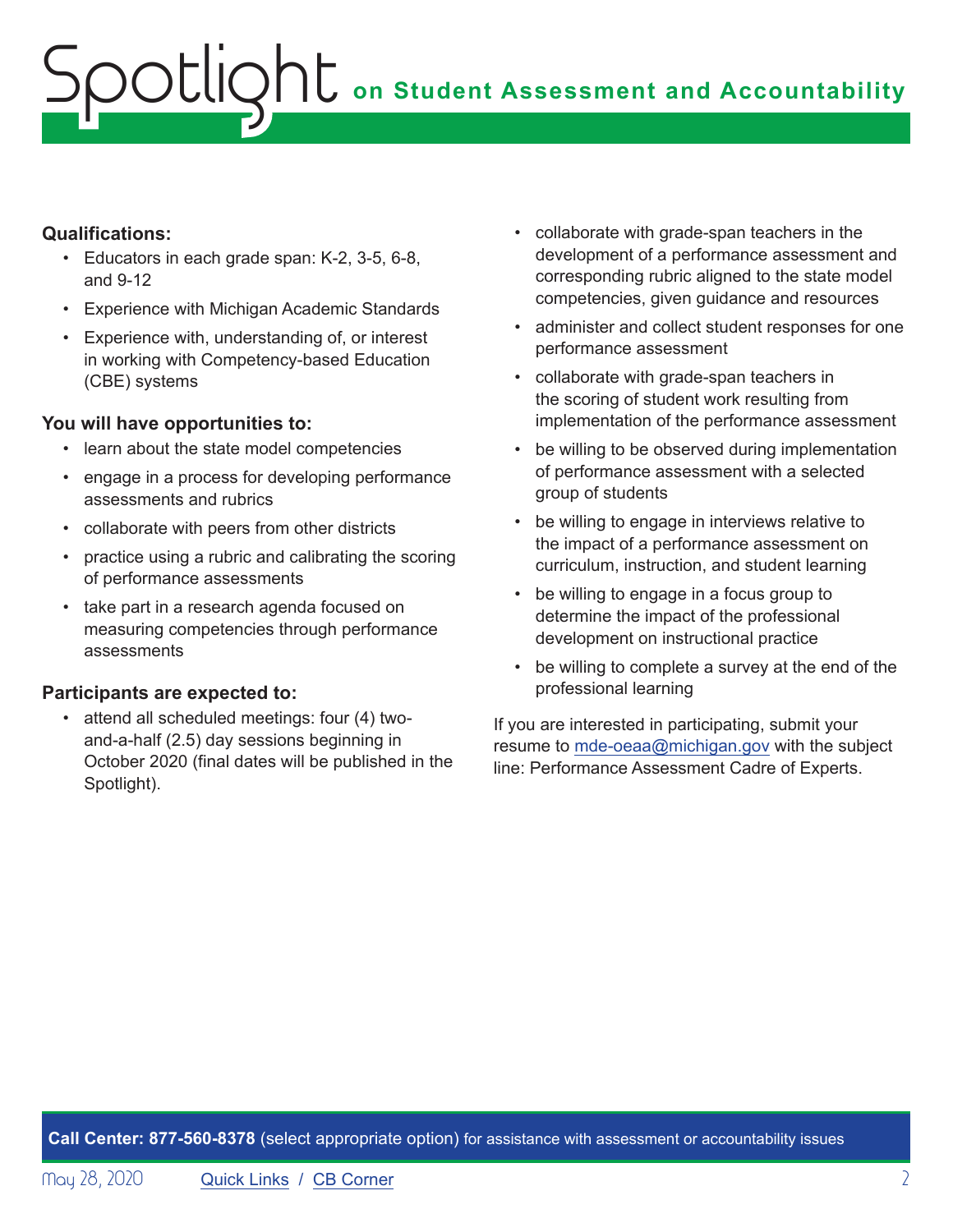# <span id="page-2-1"></span>College Board Corner

<span id="page-2-0"></span>Spotlight

*Information on SAT*®*, PSAT*™ *8/9, and PSAT*™*10 provided by the College Board*

## Reminders **Resources for Fall 2020 Testing**

College Board and the Michigan Department of Education are preparing a number of informational resources to assist you in planning for Fall 2020 testing. The resources are posted to both the [MME web page](www.michigan.gov/mme) (www.michigan.gov/mme) and the [PSAT web page](http://www.michigan.gov/psat) (www.michigan.gov/psat). Updates will be made to the documents as more information becomes known. The availability of future updates will be communicated via Spotlight.

#### **Resources Available**

- **• [Fall 2020 School Day Testing for MDE-](https://www.michigan.gov/documents/mde/Fall_2020_School_Day_Testing_for_MDE_Provided_Assessments_690609_7.pdf)[Provided SAT with Essay, PSAT/ NMSQT,](https://www.michigan.gov/documents/mde/Fall_2020_School_Day_Testing_for_MDE_Provided_Assessments_690609_7.pdf)  [and PSAT 8/9](https://www.michigan.gov/documents/mde/Fall_2020_School_Day_Testing_for_MDE_Provided_Assessments_690609_7.pdf)**: provides information about the assessments that are to be administered to students in grades 9-12 in the fall of this year, including:
	- » a table with dates for each assessment
	- » information on accommodations
	- » information on systems that will be used to support this testing
	- » parental consent for the Student Search **Service**
	- » additional information to help in the planning for Fall 2020 testing
- [Fall 2020 List of Important Dates:](https://www.michigan.gov/documents/mde/Fall_2020_List_of_Important_Dates_689777_7.pdf) list of important dates and deadlines for fall testing
- [Comparison of Fall 2020 and Spring 2021:](https://www.michigan.gov/documents/mde/Michigan_Fall_vs_Spring_ADA_691944_7.pdf) highlights and explain the differences between the Michigan-provided Fall 2020 and Spring 2021 administrations
- [Frequently Asked Questions, Fall Testing](https://nam04.safelinks.protection.outlook.com/?url=https%3A%2F%2Fwww.michigan.gov%2Fdocuments%2Fmde%2FMichigan_FAQs_ADA_691945_7.pdf&data=02%7C01%7Csthaler%40collegeboard.org%7Ce133257eede44e82cd5e08d80261521b%7C7530bdedfd6e4f58b5d2ea681eb07663%7C0%7C1%7C637261964308033767&sdata=DupAclI5ZwRkaelQMf5Q6DrAsM6Y9qjfhoOd6F%2FegKg%3D&reserved=0): provides answers to questions coordinators and administrators may have about the upcoming Fall 2020 administration

#### **Upcoming Webinar**

College Board will be hosting a webinar on **June 10, 2020, from 10–11 a.m. ET** to review the policies and procedures for Fall 2020 testing. The webinar will include a review of important dates, as well as helpful information about how to use the College Board test ordering site and accommodations for fall testing. For the benefit of those who cannot attend the live webinar, it will be recorded and posted to the appropriate Michigan websites approximately a week after the live event.

[Register for the webinar](https://tinyurl.com/MichiganFall2020) (https://tinyurl.com/ MichiganFall2020)

#### **SSD Coordinator Email**

All SSD (Services for Students with Disabilities) coordinators with access to SSD Online will receive a national email on May 28 from College Board. The email will reference a school's testing calendar, which is specific to students who register for a weekend SAT administration and have certain accommodations.

*(Continued on next page)*

**Call Center: 877-560-8378** (select appropriate option) for assistance with assessment or accountability issues